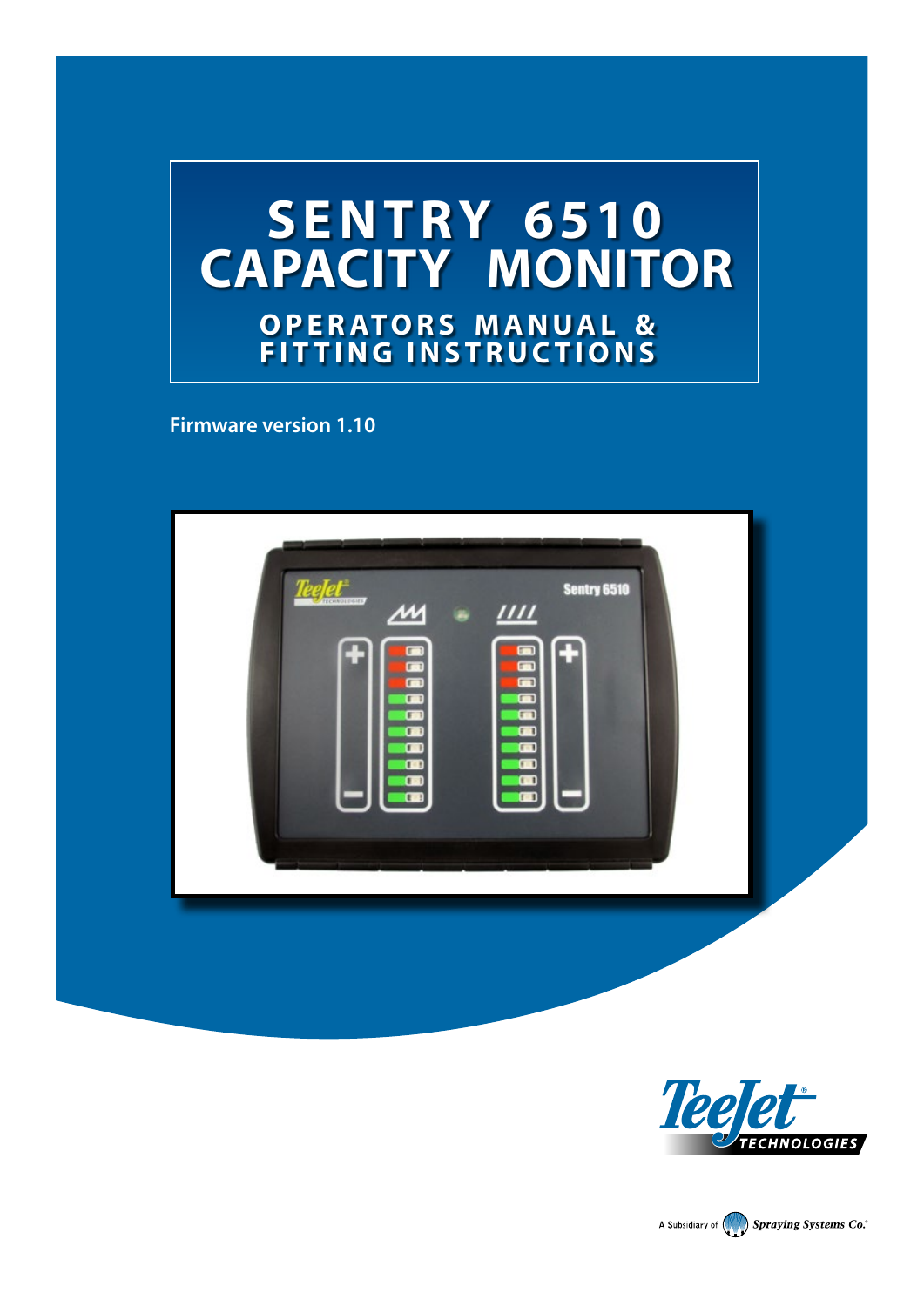#### **Copyrights**

© 2014 TeeJet Technologies. All rights reserved. No part of this document or the computer programmes described in it may be reproduced, copied, photocopied, translated, or reduced in any form or by any means, electronic or machine readable, recording or otherwise, without prior written consent from TeeJet Technologies.

#### **Trademarks**

Unless otherwise noted, all other brand or product names are trademarks or registered trademarks of their respective companies or organizations.

#### **Limitation of Liability**

TEEJET TECHNOLOGIES PROVIDES THIS MATERIAL "AS IS" WITHOUT WARRANTY OF ANY KIND, EITHER EXPRESSED OR IMPLIED. NO COPYRIGHT LIABILITY OR PATENT IS ASSUMED. IN NO EVENT SHALL TEEJET TECHNOLOGIES BE LIABLE FOR ANY LOSS OF BUSINESS, LOSS OF PROFIT, LOSS OF USE OR DATA, INTERRUPTION OF BUSINESS, OR FOR INDIRECT, SPECIAL, INCIDENTAL, OR CONSEQUENTIAL DAMAGES OF ANY KIND, EVEN IF TEEJET TECHNOLOGIES HAS BEEN ADVISED OF SUCH DAMAGES ARISING FROM TEEJET TECHNOLOGIES SOFTWARE.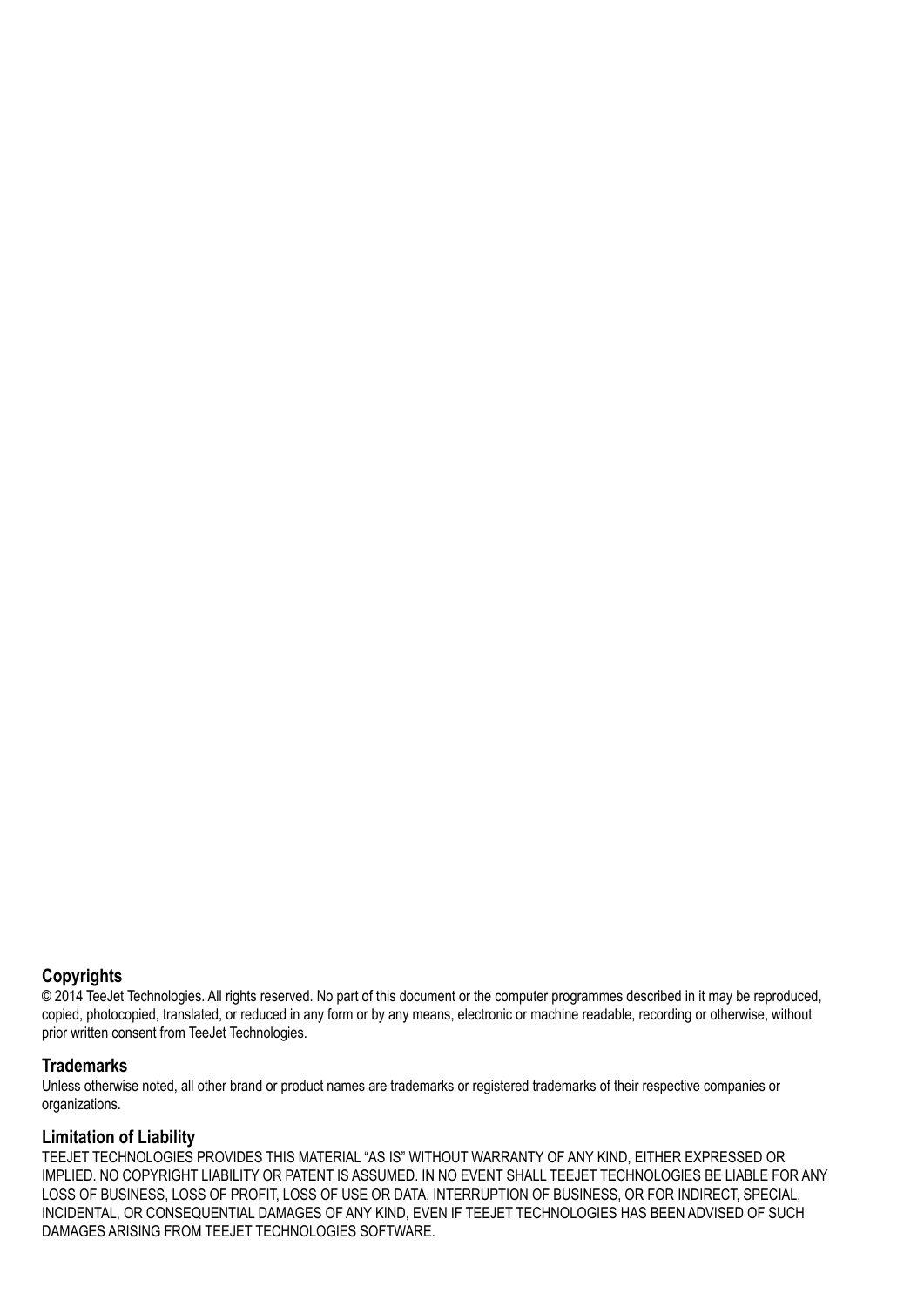## **Table of contents**

#### **OPERATION**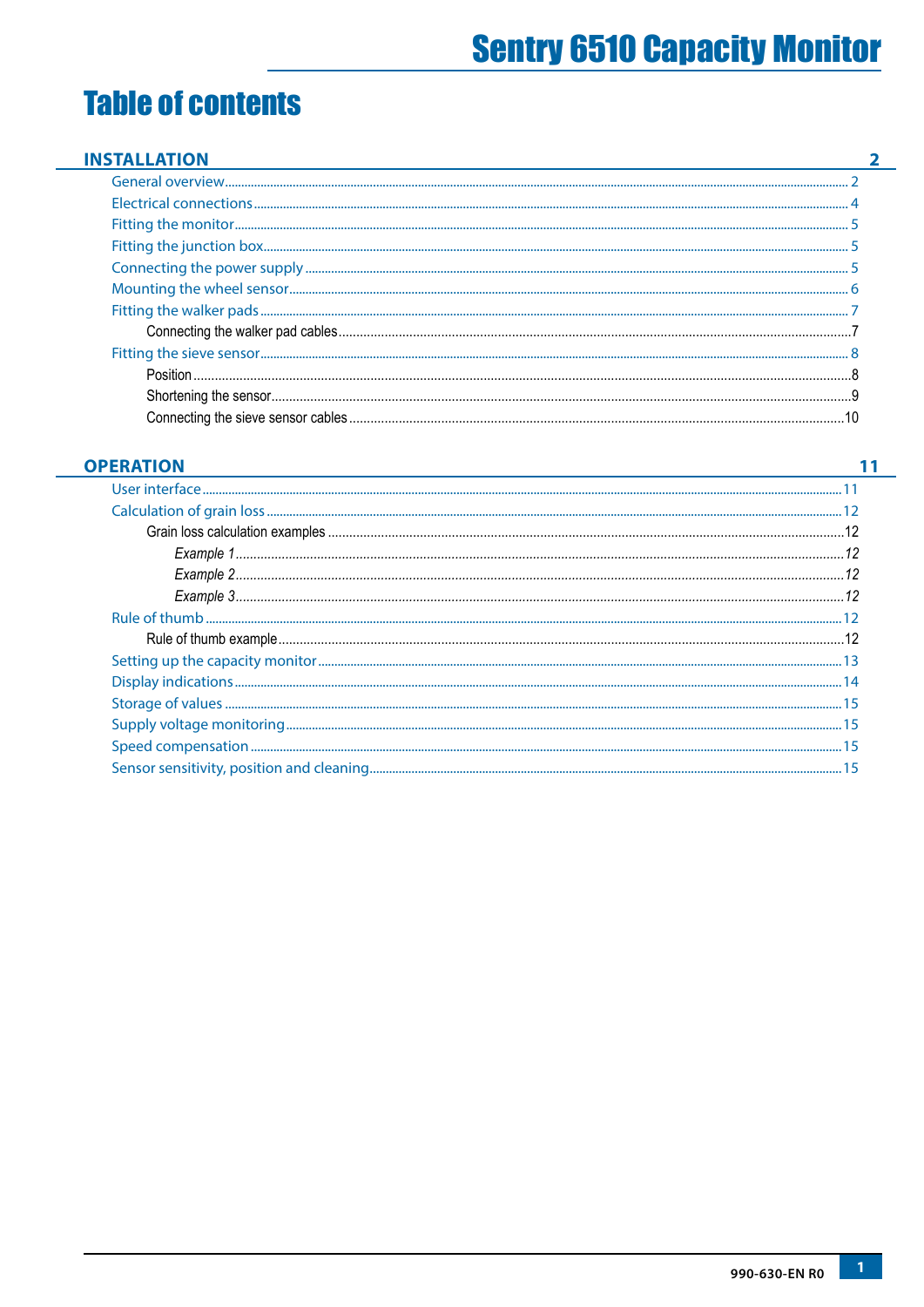## <span id="page-3-0"></span>**INSTALLATION**

**General overview**

*Figure 1: System diagram*

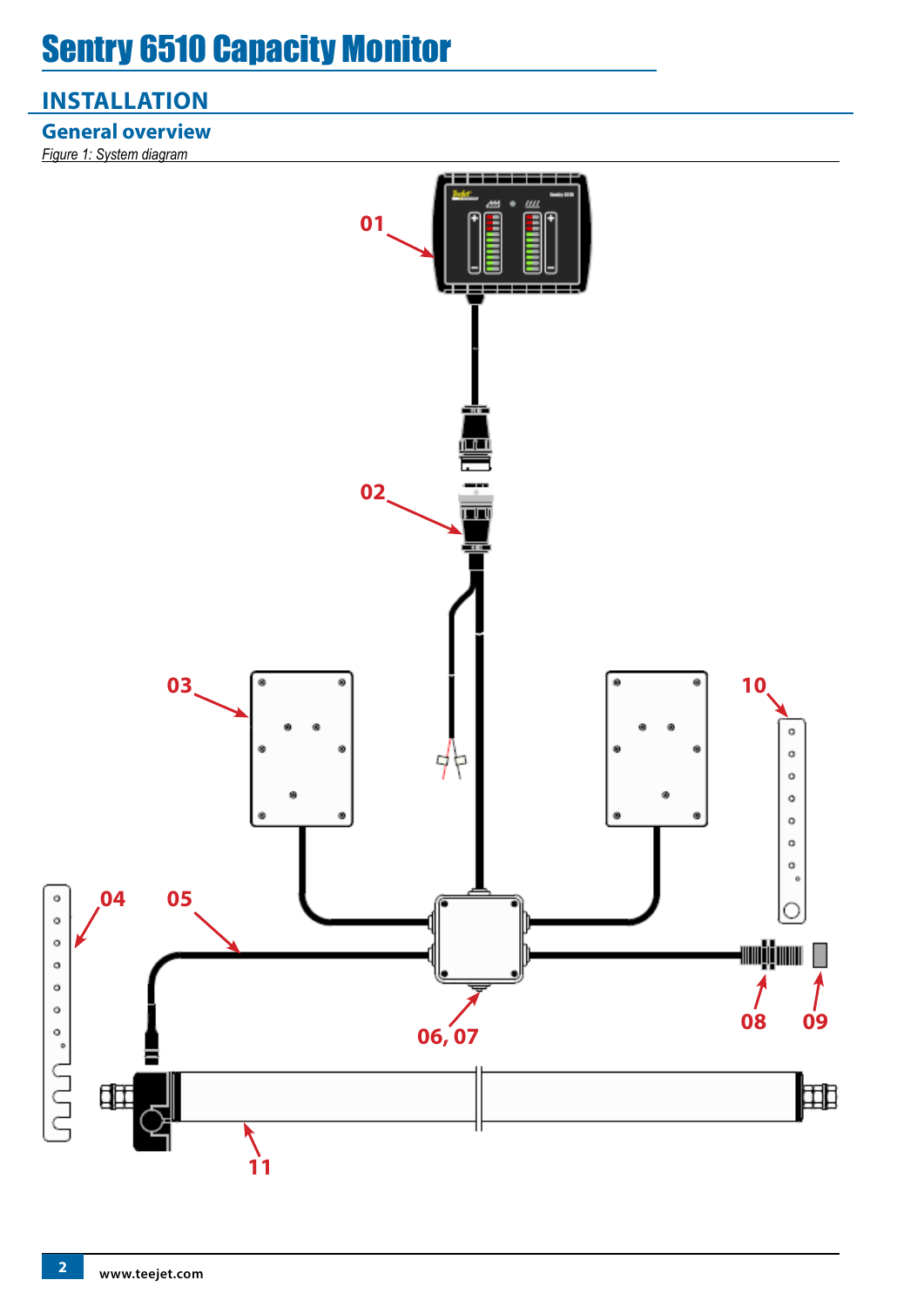| Item | Part number | <b>Description</b>                  |
|------|-------------|-------------------------------------|
| 01   | 902-630     | TeeJet Sentry 6510 Capacity Monitor |
| 02   | 198-716     | Main cable                          |
| 03   | 907-012     | Straw walker sensor                 |
| 04   | 841-521     | Sieve sensor bracket                |
| 05   | 198-312     | Sieve sensor cable                  |
| 06   | 866-012     | Junction box                        |
| 07   | 900-013     | Circuit board                       |
| 08   | 901-982     | Speed sensor                        |
| 09   | 775-803     | Magnet                              |
| 10   | 842-546     | Speed sensor bracket                |
| 11   | 927-021     | Sieve sensor                        |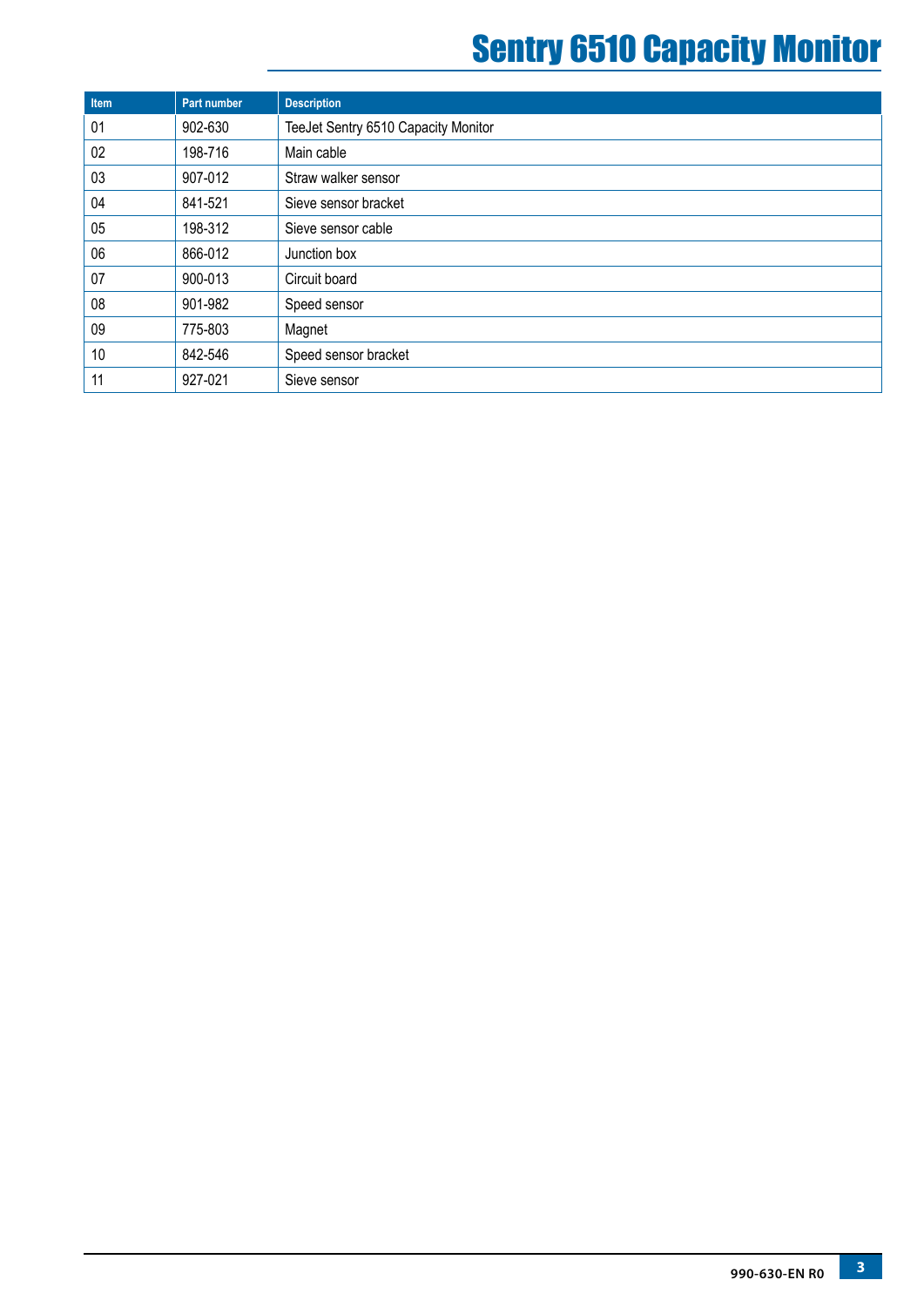## <span id="page-5-0"></span>**Electrical connections**

*Figure 2: Close-up of electrical wiring*

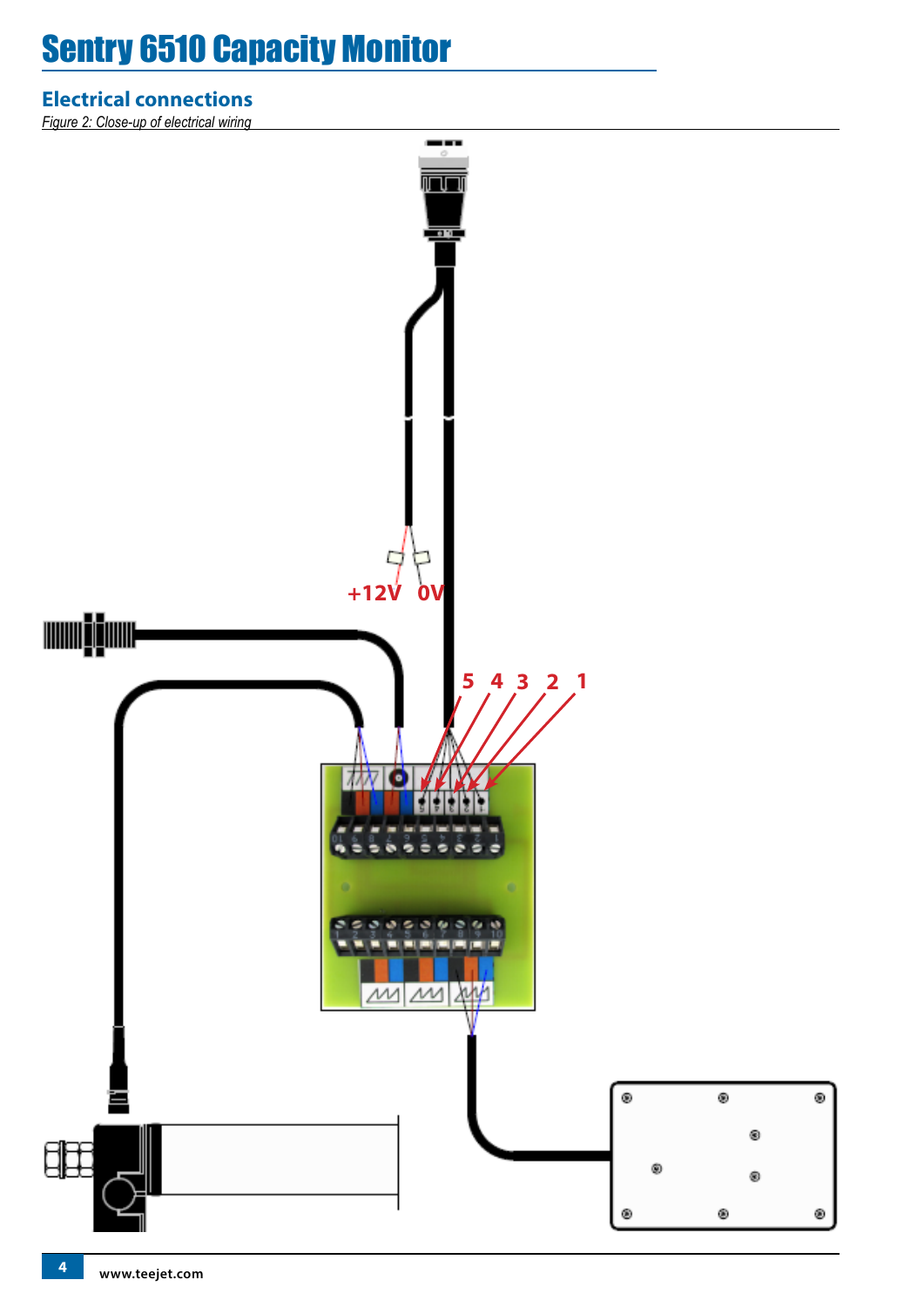### <span id="page-6-0"></span>**Fitting the monitor**

Place the monitor inside the driver's cab in a position where it is easy for the operator to read the display.

1. Mark the mounting position and the location for screw holes as shown in Figure 3.

*Figure 3: Monitor mounting bracket position*



- 2. Drill the screw holes and mount the bracket.
- 3. Attach the monitor to the bracket as shown in Figure 3.
- *NOTE: The Sentry 6510 Capacity Monitor uses the same connection as the LH500C Combine Computer. If the combine harvester already has an LH500C installed, simply connect the cable from the monitor to the port on the main cable.*

### **Fitting the junction box**

Mount the junction box at the rear of the combine harvester on the right side where it will be well-protected and accessible for connecting cabling (the main cable, shown in Figure 1, is 10 m long).

1. Lead the cable from the monitor along existing supply mains and hydraulic tubes through the hole in the junction box.

*NOTE: Beware of rotating parts, sharp edges and high temperatures (such as from exhaust).* 

2. Connect the cable to the circuit board as shown in Figure 2.

### **Connecting the power supply**

The supply voltage is 12 Volt.

- 1. Connect the supply cable to 12 V such that when the combine harvest ignition is turned off, power to the monitor is also turned off.
- 2. Connect the red cable to the +12 V and the black cable to the ground (0V).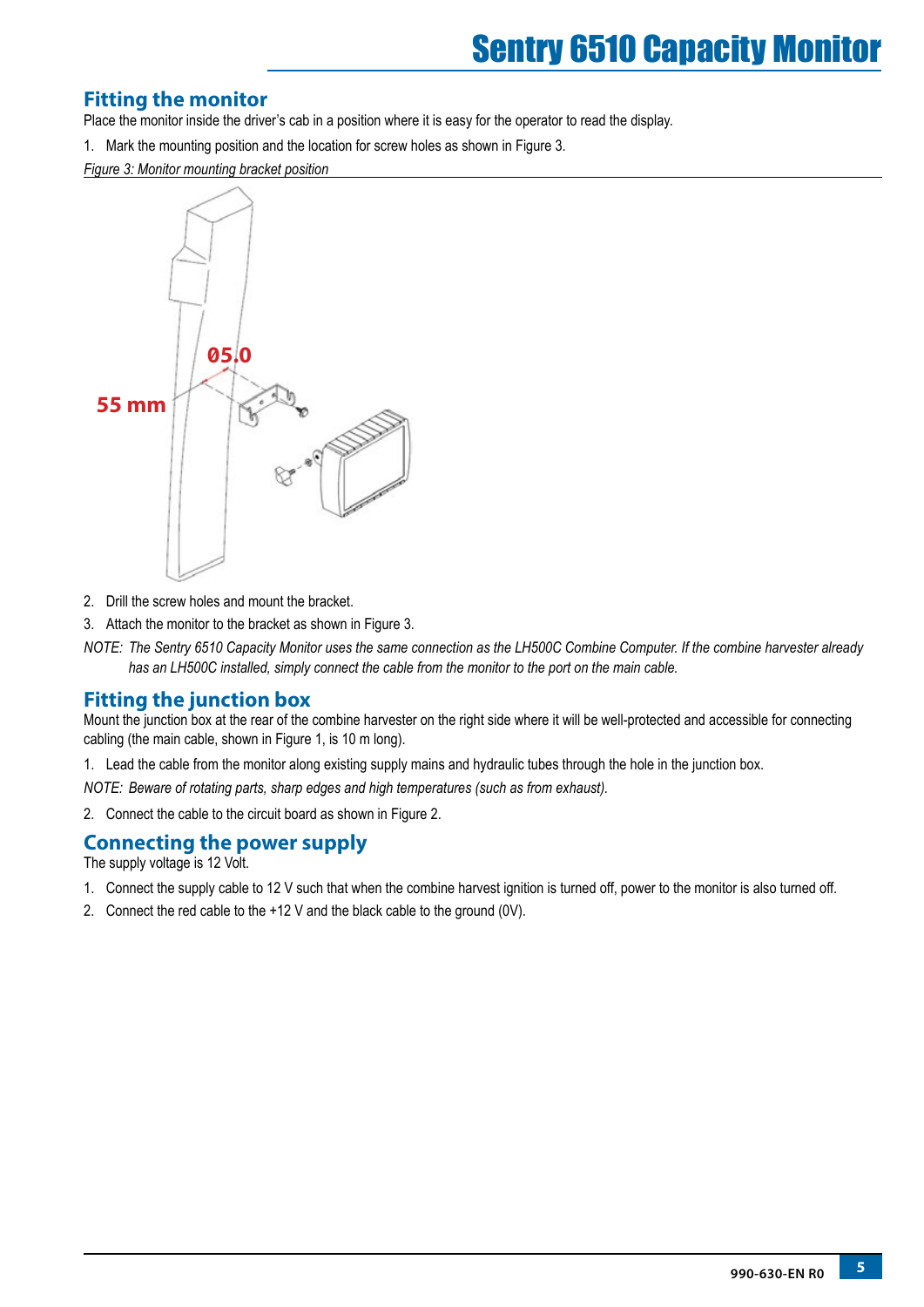### <span id="page-7-0"></span>**Mounting the wheel sensor**

Mount the wheel sensor to the frame on the inside one of the steering wheels.

Mount the magnet to the wheel hub or rim using the 20 mm support collar.

- 1. Screw or weld the sensor bracket.
- 2. Place the sensor in the bracket.
- 3. Turn the wheel and ensure that the distance between the sensor and the magnet is 5-8 mm.
- *Figure 4: Wheel sensor and magnet placement*



- 4. Put the sensor cable to the junction box and connect to the circuit board as shown in Figure 2.
- 5. Use cable ties to fix the cable so it will not be pinched or worn during operation.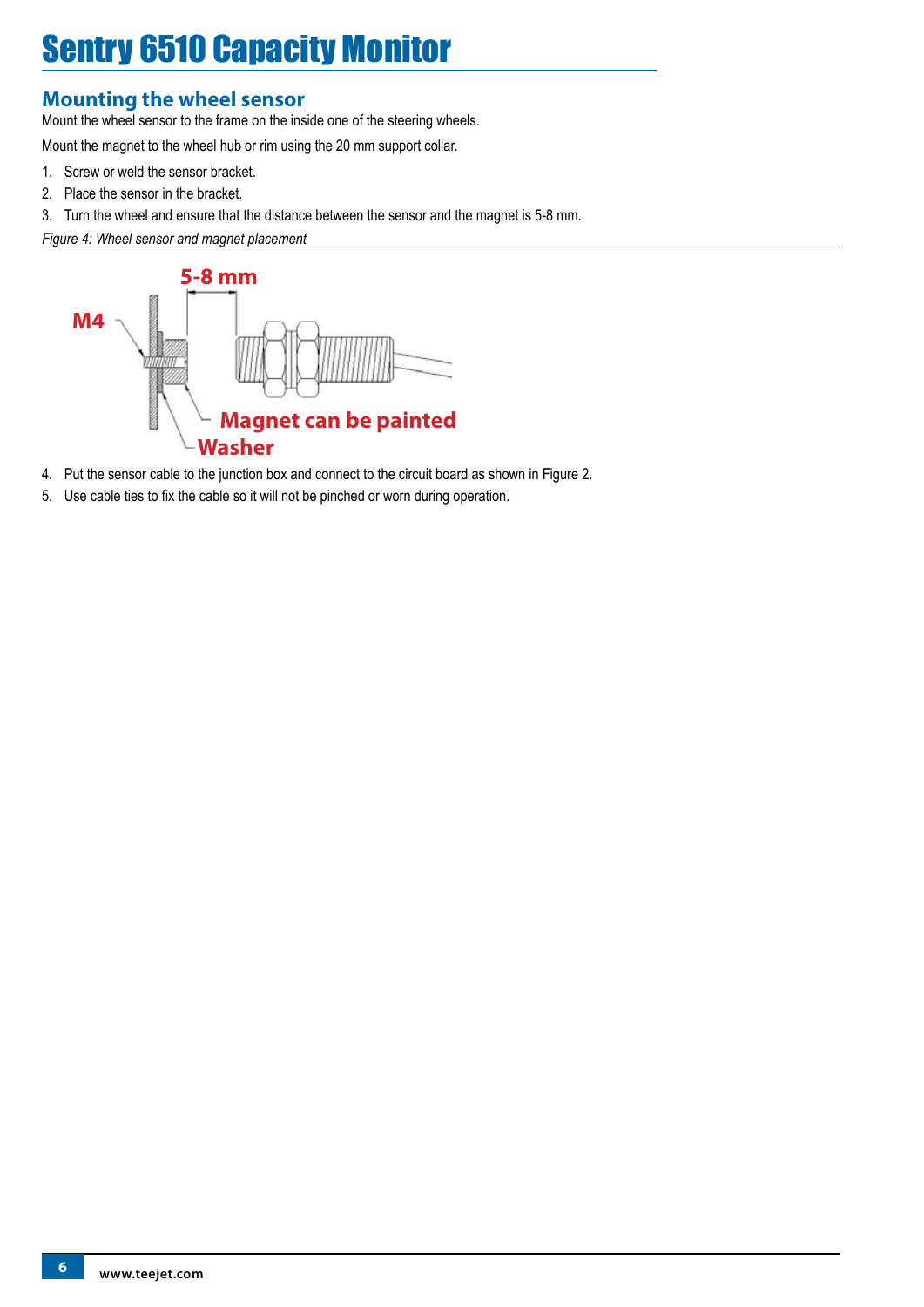### <span id="page-8-0"></span>**Fitting the walker pads**

Mount the two walker pads at the rear of the two outside straw walkers.

- *NOTE: Account for any reinforcements and walker extensions when positioning the walker pads.*
- 1. Stick the supplied adhesive templates on the underside of the walkers with the arrow pointing to the rear of the walkers.
- 2. Drill the holes as shown on the templates.

*Figure 5: Walker pad placement*



#### **Connecting the walker pad cables**

The straw walker cable must contain a loop between the walker and the combine harvester body. The loop must be large enough to "capture" the circular movement of the straw walkers without stressing the cable.

*Figure 6: Walker pad cable loop*



1. Attach the cable to the underside of the straw walker approximately 20 cm from the point at which the cable comes through the walker. Attach the fastener carefully to preserve cable life.

*Figure 7: Walker pad cable attachment*

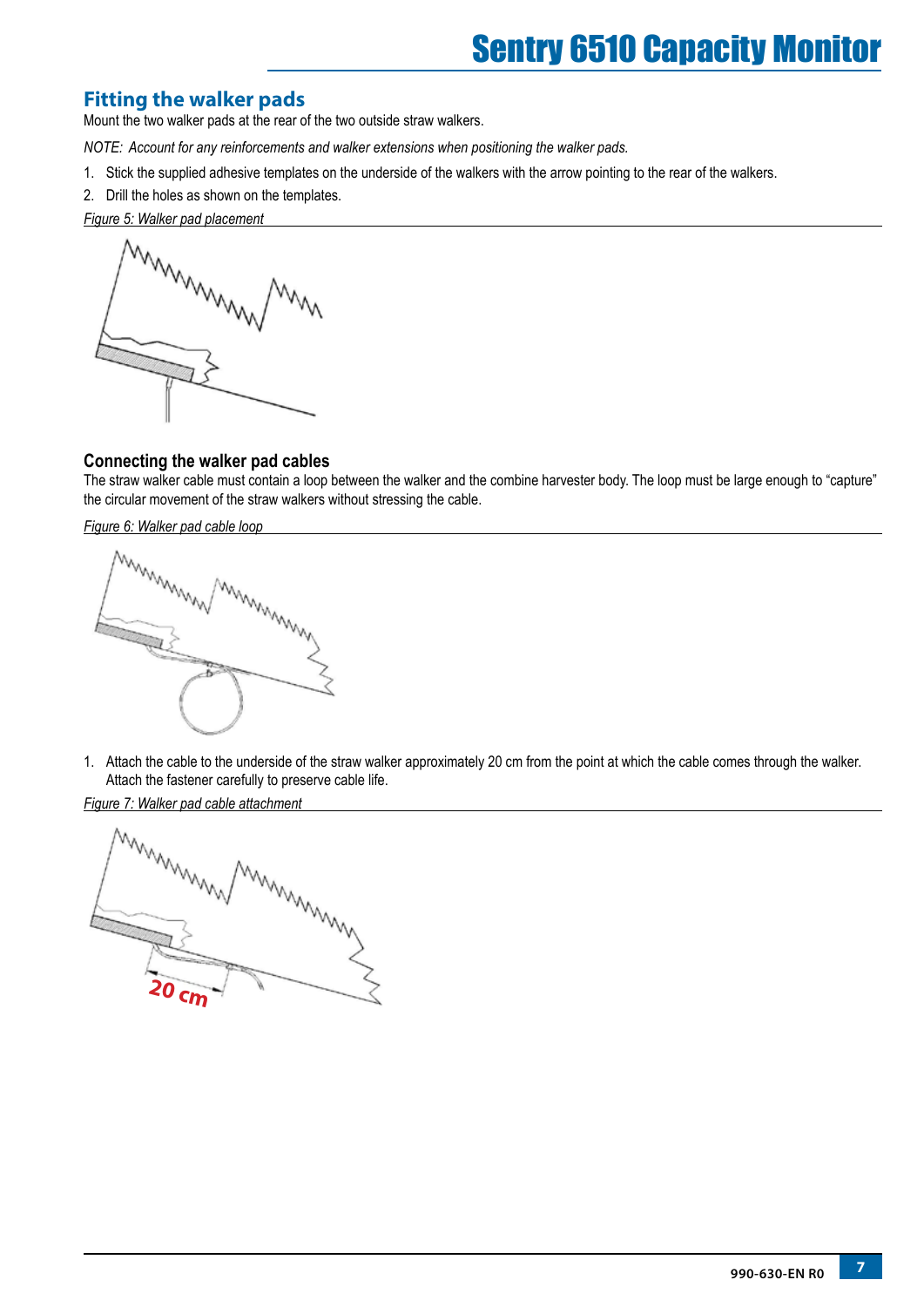<span id="page-9-0"></span>2. Turn the straw walker to its lowest position and mark the side of the combine harvester (position A in Figure 9) at a right angle to the cable fastener.

*Figure 8: Straw walker mark angle*



3. Turn the straw walker to the highest position and mark the side of the combine harvester (B).

4. To determine the length of cable needed to make the loop, measure the distance (L) between marks (A) and (B) and multiply by three. *Figure 9: Straw walker loop length calculation*



- 5. Make a loop of from the calculated length of cable and attach the cable fastener 20 mm under the lower mark.
- 6. Repeat for both walker pads.
- 7. Connect the cables to the junction box, avoiding any sharp edges, pinch points or other sources of cable damage, and fasten to the combine harvester using supplied cable ties.
- 8. Connect the cables to the circuit board as shown in Figure 2.

### **Fitting the sieve sensor**

#### **Position**

The sieve sensor must be fitted so it can measure the grain loss behind the sieves across the entire width of the sieves. The best sieve sensor position for normal grain types is 120 mm behind the rear edge of the sieves and 50 mm under the sieves (measured from the centre of the tube).

#### *Figure 10: Sieve sensor bracket placement*



The supplied brackets have three slits. When fitting, measure from the middle slit to allow the sensor to be moved depending on crop type. For example, the sensor can be moved closer when harvesting a crop where little air is blown under the sieves, such as oilseed rape, or the sensor can be moved further away when harvesting a crop that requires more air to be blown under the sieves.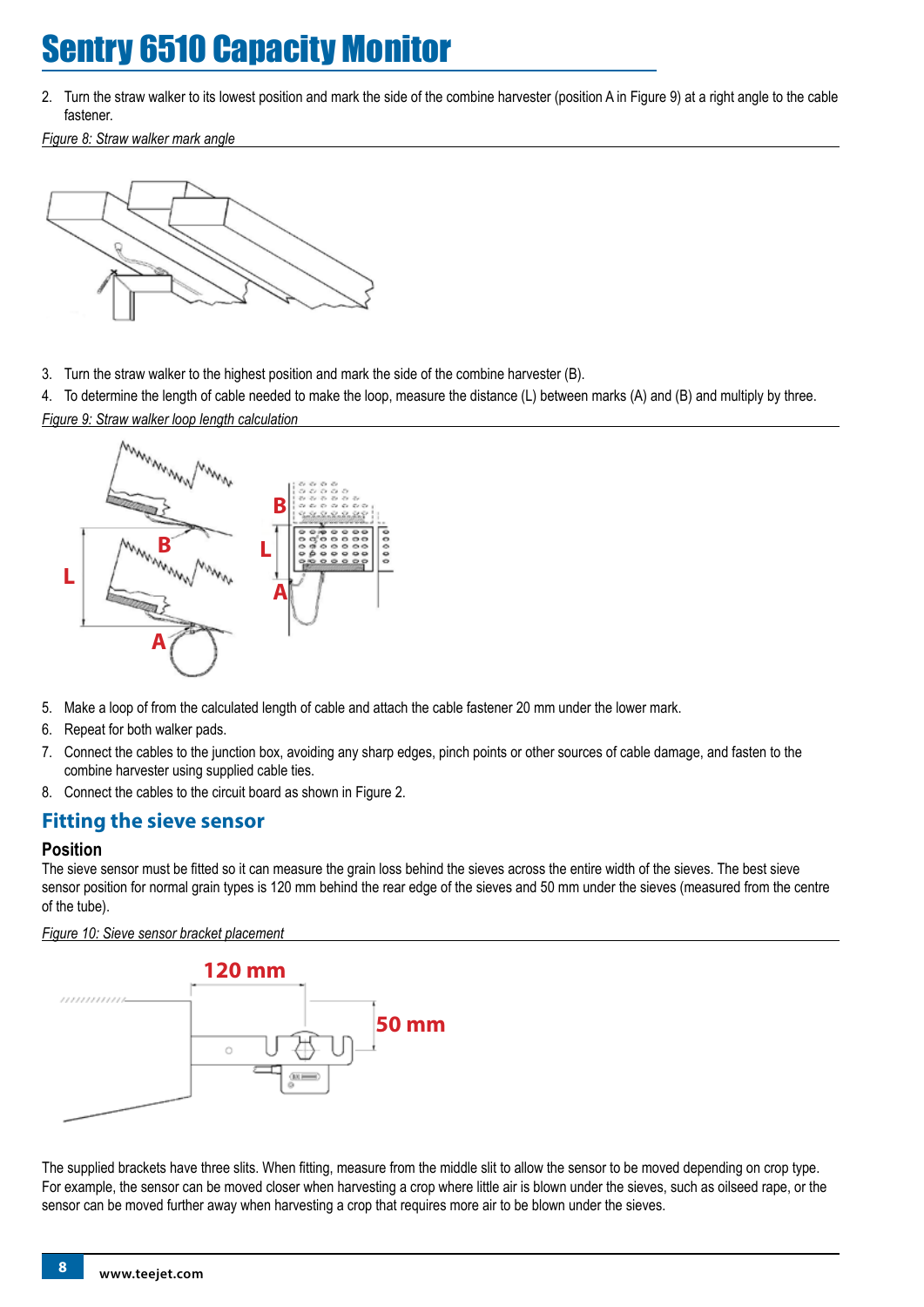<span id="page-10-0"></span>On some combine harvesters, it may not be possible to fit the sensor in the recommended position due to placement of other parts, such as an adjustment handle. In these cases, the sensor can be mounted higher or lower than 50 mm under the sieves. In any case, the centre of the sensor must not be higher than the edge of the sieve, or lower than 100 mm under the sieve.

*Figure 11: Alternate sieve sensor bracket placement*



Once the position is determined, weld or bolt the brackets to the sieves so that they are stable and do not shake.

#### **Shortening the sensor**

The steel tube can be shortened to the distance between the two brackets.

- 1. Loosen all of the nuts and remove the rubber bung opposite the plug.
- 2. Loosen the Allen screw and remove the plastic spacer from the tube.

#### *Figure 12: Sensor tube nuts*



3. Measure the distance between the brackets (x), and subtract 22 mm, to learn the distance between the two washers (L). *Figure 13: Sensor tube length calculation*



- 4. Cut the tube with a hacksaw.
- *NOTE: To avoid damaging the tube, do not use a vice when cutting the tube. Remove all metal shavings from the tube before replacing the rubber bung.*
- 5. Position the plastic spacer approximately 5 mm from the end of the bolt in the rubber bung.
- 6. Replace the rubber bung so that approximately 5 mm of the bung protrudes from the tube.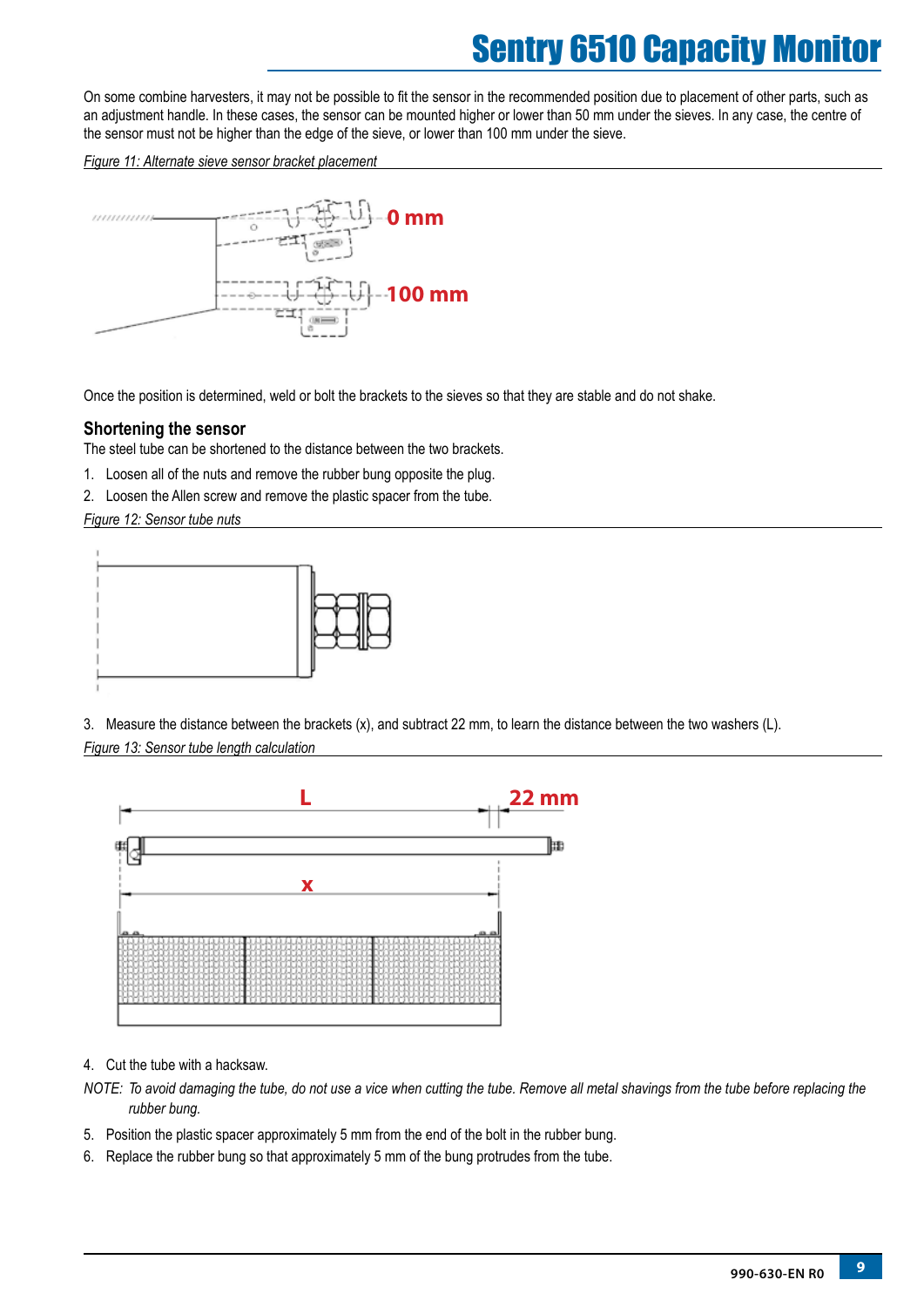#### <span id="page-11-0"></span>*Figure 14: Bung and spacer placement*



7. Tighten the nuts so that the rubber swells slightly.

*NOTE: The bolts in the bung must not touch the plastic spacer.* 

#### **Connecting the sieve sensor cables**

- 1. Connect the plug to the sensor.
- 2. Fasten the cable to the bracket using a cable fastener.

*Figure 15: First sieve sensor cable fastener*



- 3. Make a bend in the cable large enough to "capture" the movement of the sieves.
- 4. Fit another cable fastener to the side of the machine.

*Figure 16: Second sieve sensor cable fastener*



- 5. Connect the cable to the junction box, avoiding any sharp edges, pinch points or other sources of cable damage, and fasten to the combine harvester using supplied cable ties.
- 6. Connect the cables to the circuit board as shown in Figure 2.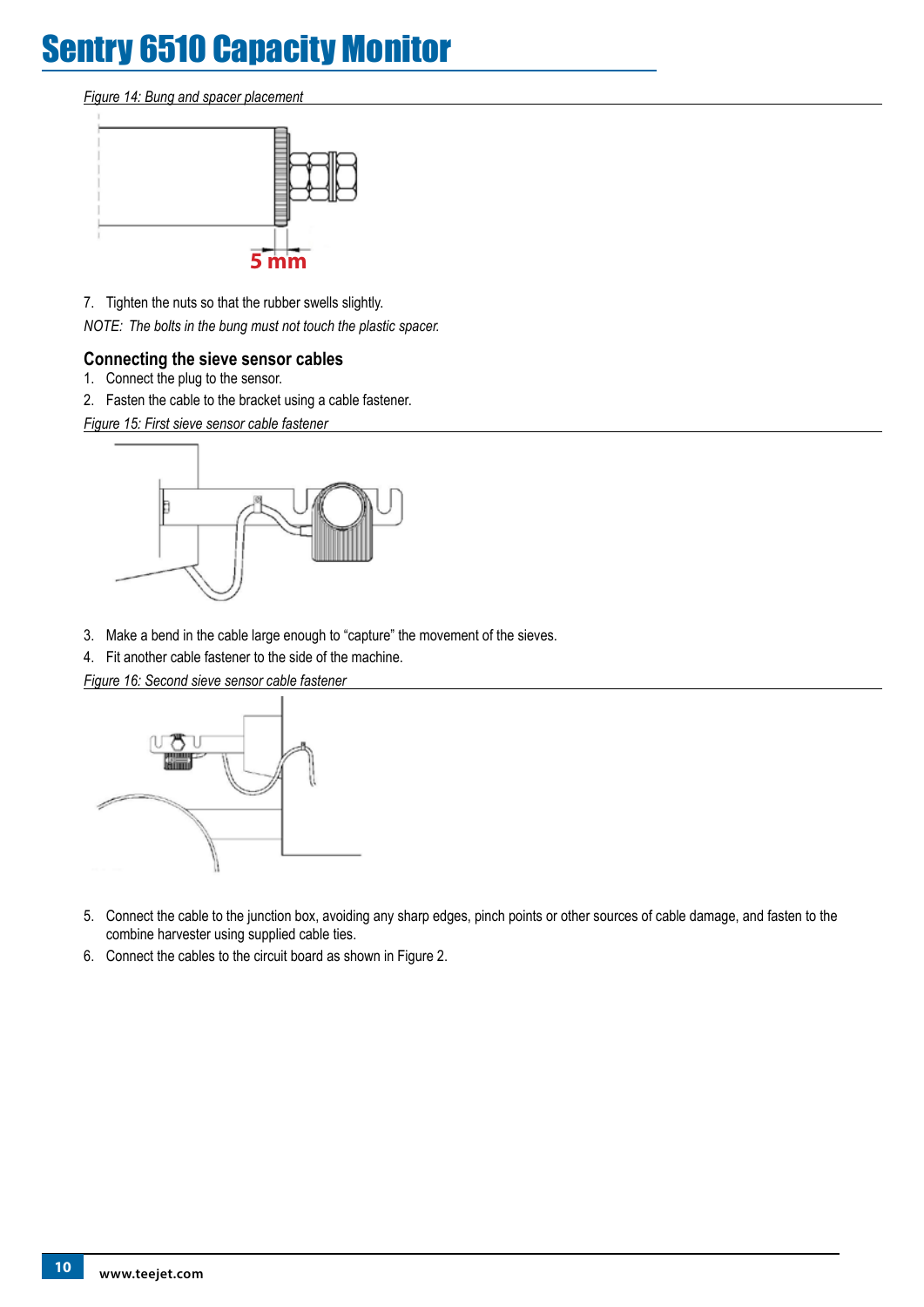## <span id="page-12-0"></span>**OPERATION**

### **User interface**

*Figure 17: User interface buttons*



The LEDs on each bar graph indicate the current relative loss value as measured by the straw walker sensor and the sieve sensor.

When the monitor is turned on, the bottom LED in each graph will be on, indicating the power is on and the system is running as expected. Press the + and - buttons to change the sensor gain, which in turn alters the reading on one of the graphs up or down by one light. Hold the button to continue raising or lowering the gain.

Press + and - simultaneously to set the reading to the middle (50%).

These cases will prevent changing gains:

- If no loss is detected at all, the reading cannot be changed at all
- If the reading is above ten, the reading cannot be increased
- If the reading is below one, the reading cannot be decreased
- If the loss is very low, it may not be increased to the maximum, but will be adjustable to the highest possible value
- *NOTE: To ensure that the grain loss readings are as accurate as possible, it is recommended to check the reading of the monitor against actual grain loss frequently, as described in* **Calculation of grain loss***.*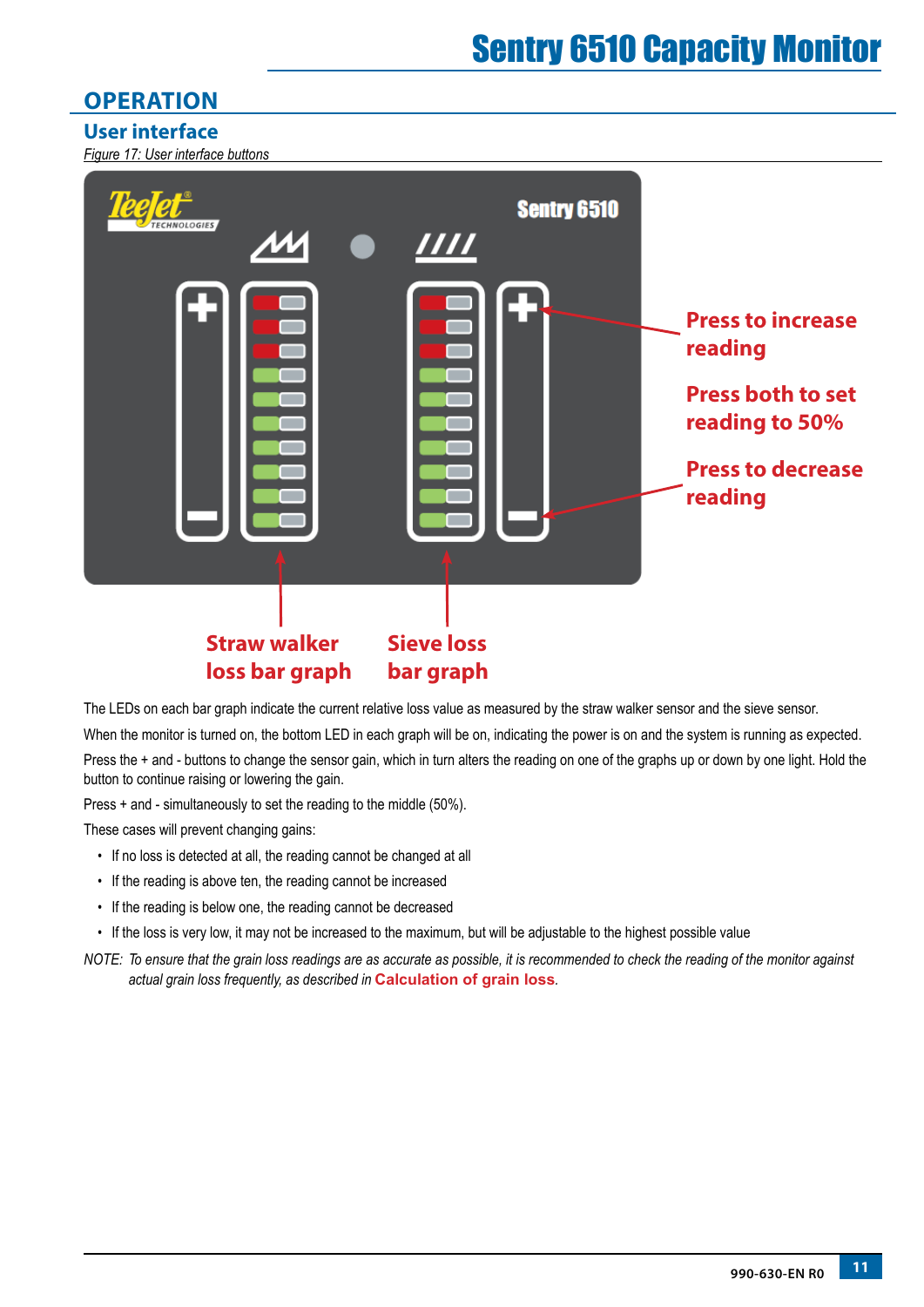## <span id="page-13-0"></span>**Calculation of grain loss**

This table indicates the number of lost seeds per metre of straw behind the combine harvester when the loss is 1% and the field yields 4000 kg/ha.

| <b>Width of cut</b> |                | <b>Barley</b>   | <b>Oats</b>     | <b>Wheat</b>    | <b>Rye</b>      |
|---------------------|----------------|-----------------|-----------------|-----------------|-----------------|
| Centimetre          | Foot           | 25 seeds= $1 g$ | 28 seeds= $1$ g | 21 seeds= $1 g$ | 25 seeds= $1$ g |
| 100                 |                | 100             | 112             | 84              | 100             |
| 180                 | 6              | 180             | 201             | 161             | 180             |
| 240                 | 8              | 240             | 268             | 201             | 240             |
| 265                 | $8\frac{1}{2}$ | 265             | 296             | 222             | 265             |
| 300                 | 10             | 300             | 336             | 252             | 300             |
| 360                 | 12             | 360             | 403             | 302             | 360             |
| 420                 | 14             | 420             | 470             | 352             | 420             |
| 450                 | 15             | 450             | 504             | 378             | 450             |
| 510                 | 17             | 510             | 571             | 428             | 510             |
| 570                 | 18             | 570             | 638             | 478             | 570             |

If the yield is significantly different from 4000 kg/ha, calculate the percentage loss by hand.

- 1. Place a piece of canvas under the sieves to collect lost seeds.
- 2. Harvest exactly one metre.
- 3. Count the lost seeds collected on the canvas. Disregard any seeds lying in the field before beginning to harvest.
- 4. Divide the actual number of seeds lost by the expected number of seeds lost from the table above.
- 5. Divide 4000 kg/ha by the actual yield in kilograms per hectare.
- 6. Multiply the results of these two operations to find the actual percentage loss.

### **Grain loss calculation examples**

#### *Example 1*

When harvesting barley with a 360 cm wide cut in a field yielding 4000 kg/ha, and 220 lost seeds are collected:  $Loss = 220/350 = 0.6%$ 

#### *Example 2*

When harvesting barley with a 360 cm wide cut in a field yielding 4800 kg/ha, and 220 lost seeds are collected: Loss =  $220/360 \times 4000/4800 = 0.5\%$ 

#### *Example 3*

When harvesting wheat with an 265 cm wide cut in a field yielding 5000 kg/ha, and 200 lost seeds are collected:  $\text{Loss} = 200/222 \times 4000/5000 = 0.7\%$ 

### **Rule of thumb**

From the grain loss table above it can be concluded that for every centimetre of cut width, about one seed will be lost per metre driven.

Since lost seeds usually land in a track about one metre wide, the number of lost seeds listed in the table covers about one square metre. Since the human hand is on average about 1/100 m<sup>2</sup>, acceptable loss is about 1/100 of the loss indicated in the grain loss table.

### **Rule of thumb example**

A combine harvester with a 510 cm cut width is harvesting barley in a field yielding 4000 kg/ha.

The grain loss table indicates an acceptable 1% loss in 510 seeds per metre.

When holding the hand over the lost seeds, an acceptable number of seeds under the hand would be:

 $510/100 = 5.1$  seeds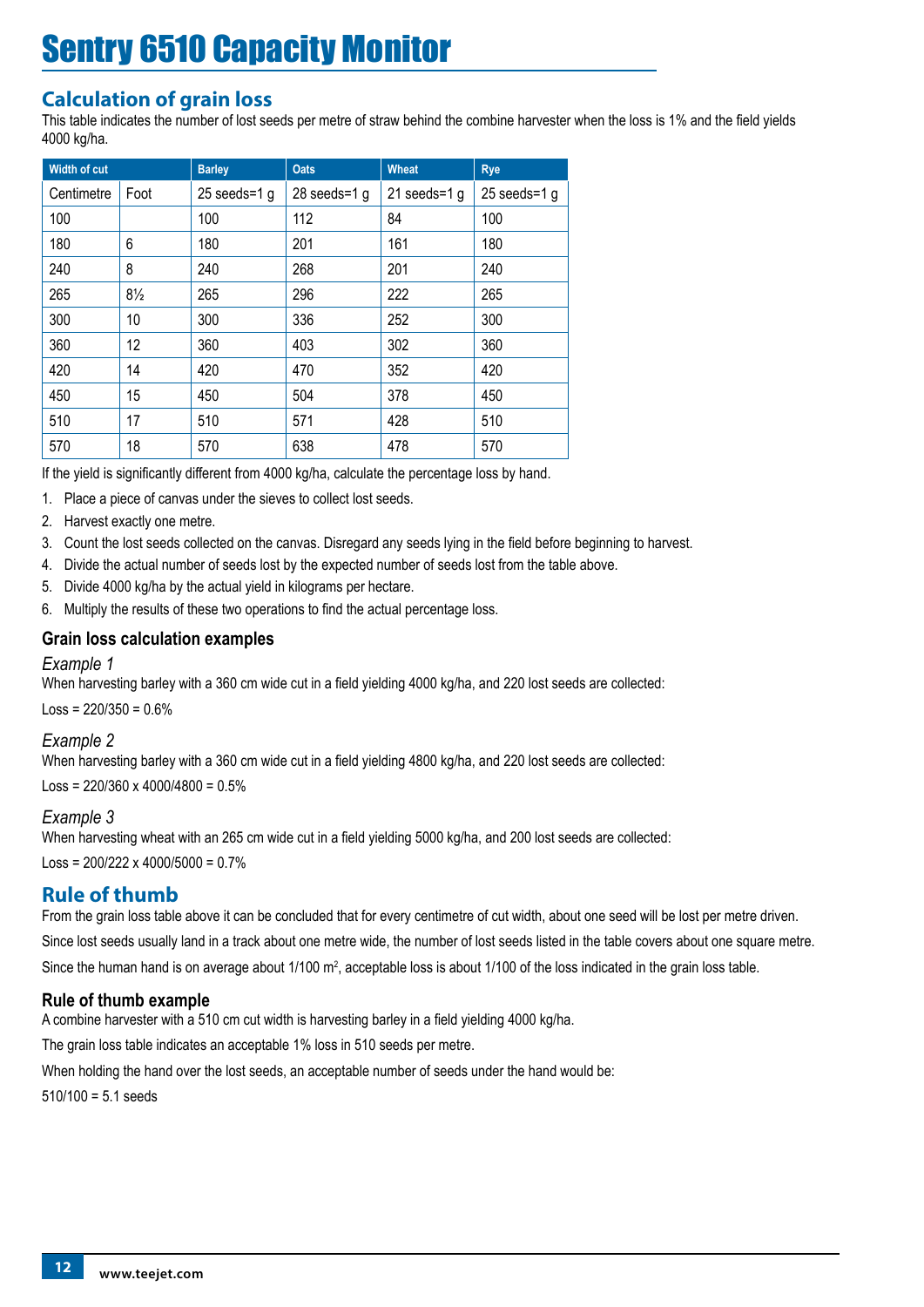### <span id="page-14-0"></span>**Setting up the capacity monitor**

Not even the best capacity indicator can prevent grain from being lost. The purpose of the monitor is to inform the operator of the approximate amount of grain being lost.

It is also important to understand that the loss readings from the monitor are not absolute measurements, but are instead meant to indicate how the loss is perceived when harvesting variables change.

For example, if the grain lost doubles but speed does not change, the reading on the monitor doubles. If, however, the grain lost doubles and the speed doubles, the reading on the monitor is unchanged. If the grain lost is unchanged and the speed doubles, the reading on the monitor is halved.

To obtain the most accurate relative readings, set up the monitor as follows:

- 1. Adjust the combine harvester to an acceptable loss without using the capacity monitor, following the guidelines in **Calculation of grain loss** and **Rule of thumb**.
- 2. Set the combine harvester to a consistent speed.
- 3. While driving, simultaneously press the + and buttons on the straw walker loss bar graph, then release them to set the bar graph to the middle of the scale (50%).

*Figure 18: Sieve loss buttons*



4. While driving, simultaneously press the + and - buttons on the sieve loss bar graph, then release them to set the bar graph to the middle of the scale (50%).

*Figure 19: Straw walker loss buttons*

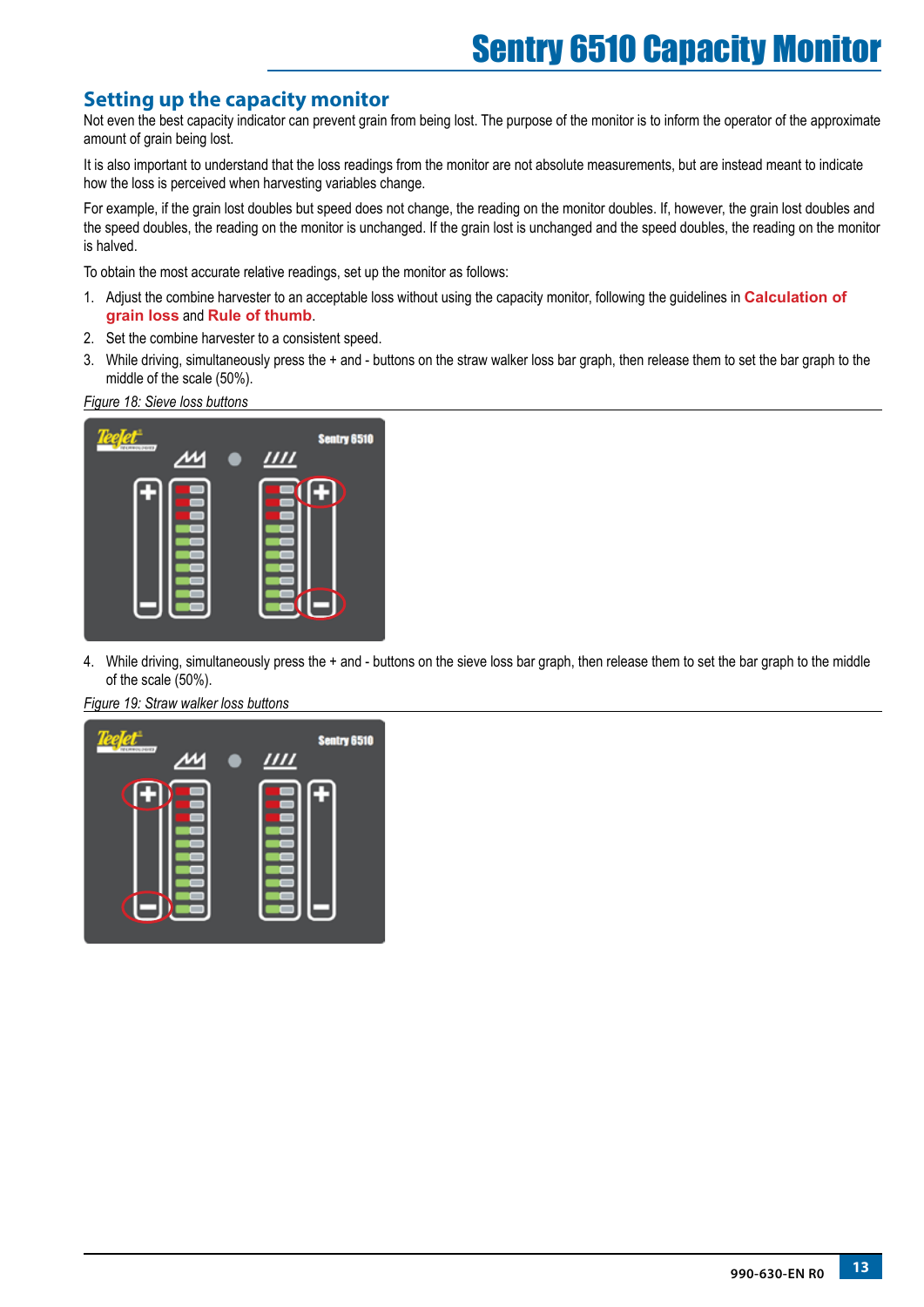## <span id="page-15-0"></span>**Display indications**

A correctly adjusted monitor will indicate with the LEDs both the relative grain loss and when the combine harvester capacity is being fully utilized. Figure 20 describes the conditions that different readings indicate.

*Figure 20: LED loss and capacity indications*



- Both displays at bottom of scale
- No loss
- You can speed up (higher capacity)



- No or intermittent loss over the sieves
- Too little air under the sieves



- Loss over the straw walkers
- Straw walkers overloaded
- Slow down



- Loss over the sieves
- Too much air or blocked sieves



- Both displays at top of scale
- Too much loss
- Slow down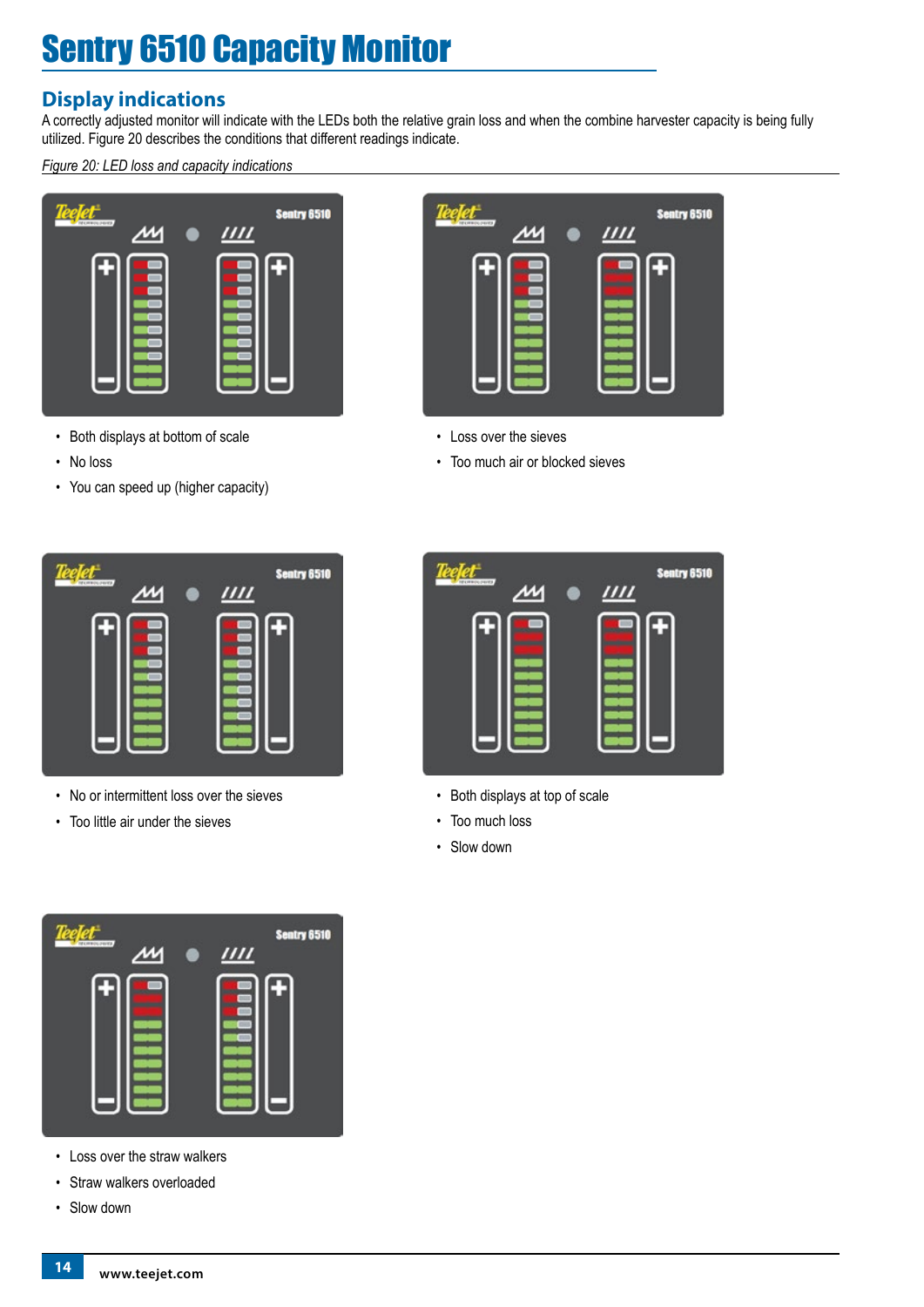### <span id="page-16-0"></span>**Storage of values**

When + or - is pressed, the gain for both graphs are saved to the monitor. When the monitor is turned off, these gain values are preserved. When the monitor is restarted, it begins working at the gain settings applied before power off.

### **Supply voltage monitoring**

The monitor constantly checks to ensure that the power supply voltage is between 8-16 Volts.

A supply voltage outside of this range could cause inaccurate readings. If the voltage is outside of this range, the bottom LED on each graph will flash, the top LED on each graph will be continuously lit and the monitor will cease reporting grain loss readings.

When the supply voltage returns to the acceptable range, the monitor will return to normal operating and grain loss reading resumes.

### **Speed compensation**

This monitor can be used without a speed sensor. Without a speed sensor, the monitor automatically assumes a speed of 5 km per hour. The grain loss is reported as a "loss per time" value, and this mode of operation is known as a "Grain Loss Monitor".

As the speed of a combine harvester increases, the frequency of grain striking the loss sensors increases, which can lead to an inflated "loss per time" value.

When the monitor is connected to a speed sensor, the monitor automatically compensates for the measured forward speed, so that the indicated loss remains constant for the area covered.

In this case, the grain loss reported is a "loss per area" value, and this mode of operation is know as a "Capacity Indicator".

The monitor automatically detects the type of speed sensor connected. No speed sensor calibration is needed.

The monitor supports these sensor ranges:

- Wheel sensors with resolution from 50 impulses/100 m to approximately 150 impulses/100 m, for a speed range of 1 km/h to 25 km/h. Speeds below 1 km/h report as 1 km/h.
- GPS or radar sensors with resolution of 10000 impulses/100 m to approximately 15000 impulses/100 m, for a speed range of 1 km/h to 25 km/h. Speeds below 1 km/h report as 1 km/h.
- *NOTE: If no speed impulses are received for eight seconds, the monitor will switch to "loss per time" mode and will assume a speed of 5 km/h. GPS or radar sensors at speeds below 0.4 km/h may provide unstable readings.*

To preserve accuracy of grain loss readings, do not use sensors with lower resolutions than indicated above. It is possible to use sensors with higher resolutions, but this may result in artificially limited maximum usable speeds.

### **Sensor sensitivity, position and cleaning**

In most cases, the straw walker sensor sensitivity should not be changed from the NORM position. If a crop has exceptionally large seeds, sensitivity may be adjusted to MIN, or if the crop has exceptionally small seeds, sensitivity can be adjusted to MAX, but in general it is preferable to control the readings with the gain on the monitor.

Move the sieve sensor among the slots in the brackets in order to keep the sieve sensor in the loss stream.

Sensors often become covered in a layer of dirt during use, particularly when harvesting green or moist crops. Clean this dirt from the sensor with hand cleaner as often as required.